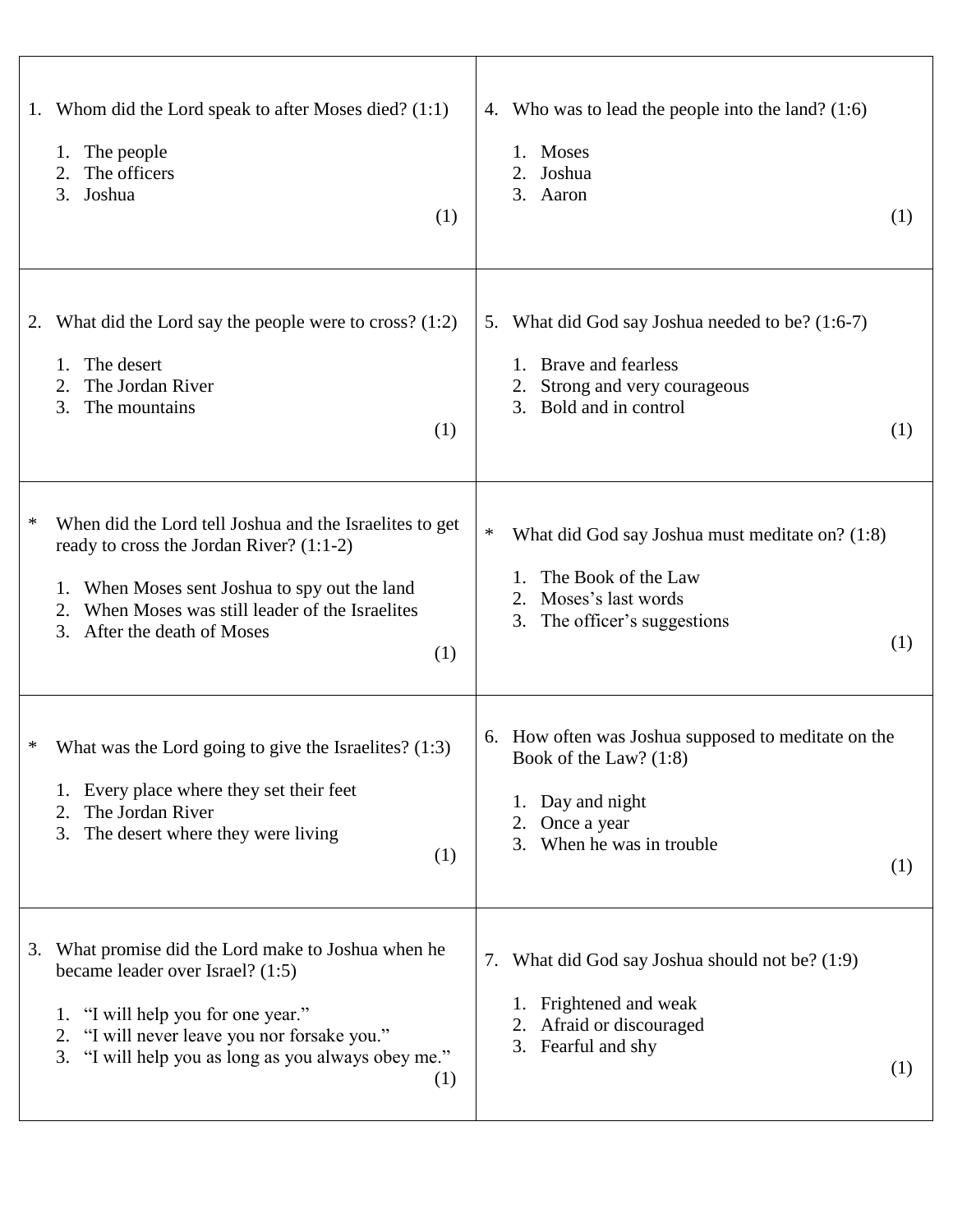| Who was to lead the people into the land? $(1:6)$<br>4.<br>1. Moses<br>2. Joshua<br>3. Aaron<br>(1)                                                                | Whom did the Lord speak to after Moses died? (1:1)<br>1.<br>The people<br>1.<br>The officers<br>3. Joshua<br>(1)                                                                                                                                  |
|--------------------------------------------------------------------------------------------------------------------------------------------------------------------|---------------------------------------------------------------------------------------------------------------------------------------------------------------------------------------------------------------------------------------------------|
| 5. What did God say Joshua needed to be? (1:6-7)<br><b>Brave and fearless</b><br>1.<br><b>Strong and very courageous</b><br>2.<br>Bold and in control<br>3.<br>(1) | What did the Lord say the people were to cross? $(1:2)$<br>2.<br>The desert<br><b>The Jordan River</b><br>$\overline{2}$ .<br>The mountains<br>3.<br>(1)                                                                                          |
| What did God say Joshua must meditate on? (1:8)<br>*<br>The Book of the Law<br>1.<br>Moses's last words<br>2.<br>The officer's suggestions<br>3.<br>(1)            | ∗<br>When did the Lord tell Joshua and the Israelites to get<br>ready to cross the Jordan River? (1:1-2)<br>1. When Moses sent Joshua to spy out the land<br>When Moses was still leader of the Israelites<br>3. After the death of Moses<br>(1)  |
| 6. How often was Joshua supposed to meditate on the<br>Book of the Law? (1:8)<br>1. Day and night<br>Once a year<br>2.<br>When he was in trouble<br>3.<br>(1)      | ∗<br>What was the Lord going to give the Israelites? $(1:3)$<br>1. Every place where they set their feet<br>The Jordan River<br>2.<br>3. The desert where they were living<br>(1)                                                                 |
| 7. What did God say Joshua should not be? (1:9)<br>1. Frightened and weak<br>Afraid or discouraged<br>2.<br>Fearful and shy<br>3.<br>(1)                           | What promise did the Lord make to Joshua when he<br>3.<br>became leader over Israel? (1:5)<br>1. "I will help you for one year."<br>"I will never leave you nor forsake you."<br>2.<br>3. "I will help you as long as you always obey me."<br>(1) |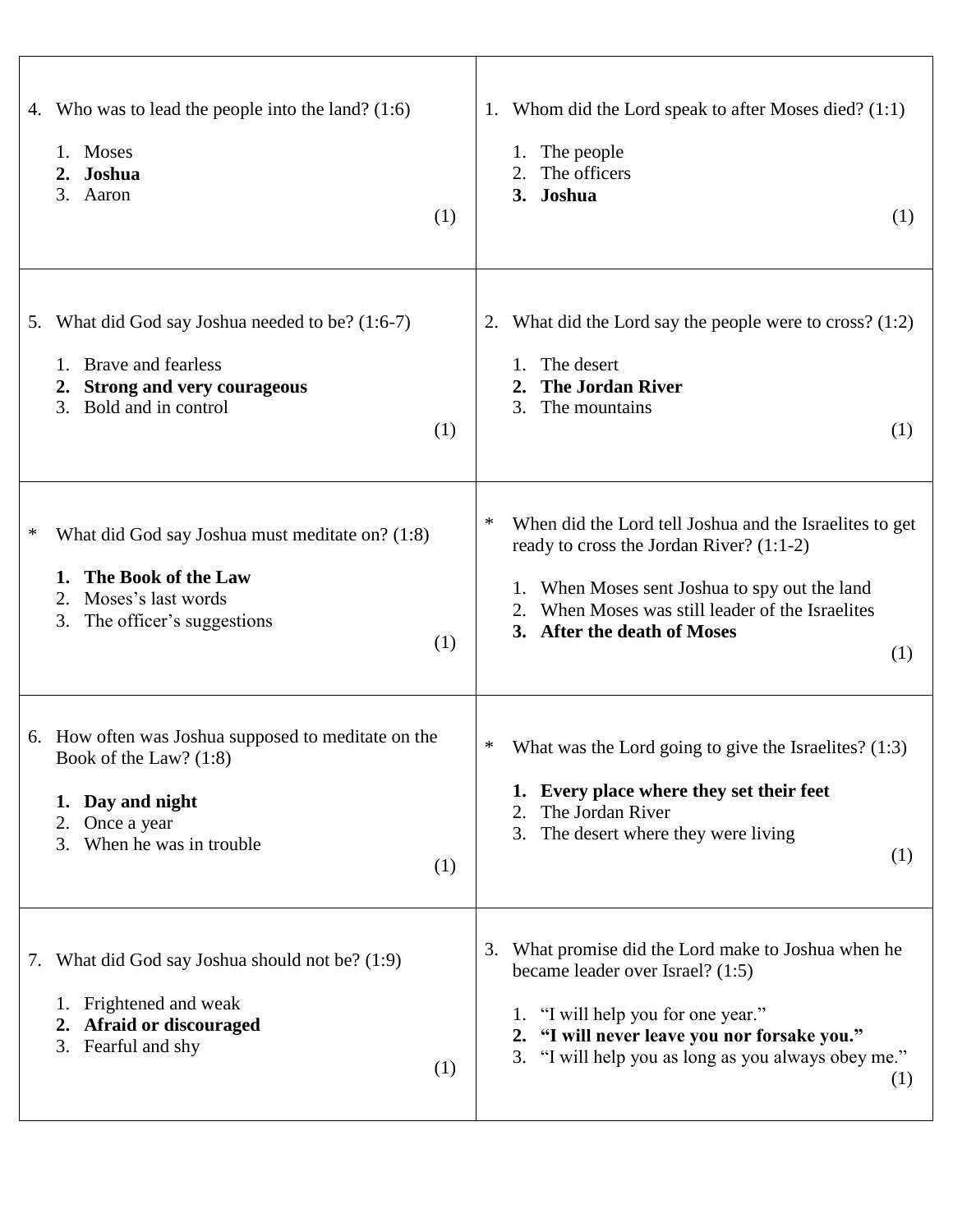| Who would be with Joshua wherever he went? (1:9)<br>∗<br>1. His officers<br>2. Moses<br>The Lord God<br>3.<br>(1)                                                                                                                                                                           | ∗<br>What did the officers say to Joshua about his<br>instructions? $(1:16-17)$<br>1. "We obeyed Moses, but we will not obey you."<br>2. "Whatever you have commanded us we will do."<br>3. "We did not obey Moses. We will not obey you."<br>(1)                               |
|---------------------------------------------------------------------------------------------------------------------------------------------------------------------------------------------------------------------------------------------------------------------------------------------|---------------------------------------------------------------------------------------------------------------------------------------------------------------------------------------------------------------------------------------------------------------------------------|
| Who was to tell the people to get ready to cross the<br>8.<br>Jordan River? (1:10-11)<br>The officers of the people<br>1.<br>Joshua himself<br>2.<br>The Lord<br>3.<br>(1)                                                                                                                  | ∗<br>How did the officers say they served Moses when he<br>was alive? $(1:17)$<br>They obeyed Moses most of the time.<br>They did not obey Moses.<br>3. They fully obeyed Moses.<br>(1)                                                                                         |
| How were the fighting men to cross the Jordan? $(1:14)$<br>∗<br>1. In their chariots<br>2. Ready for battle<br>3.<br>On their camels<br>(1)                                                                                                                                                 | ∗<br>What did the officers say about those who did not<br>obey Joshua? $(1:18)$<br>They would put them to death.<br>They would have to leave the camp.<br>They would be left behind.<br>3.<br>(1)                                                                               |
| 9. Which men were supposed to help their fellow<br>Israelites? $(1:12-15)$<br>1. The Reubenites, Gadites and the half-tribe of<br>Manasseh<br>2. The Levites<br>The Midianites<br>3.<br>(1)                                                                                                 | 10. Finish this verse: "Have I not commanded you? Be<br>strong and courageous. Do not be afraid; do not be<br>discouraged, for the Lord your God will" (Joshua<br>1:9)<br>1. "go with you always."<br>2. "be on your side always."<br>3. " be with you wherever you go."<br>(1) |
| When could the Reubenites, Gadites and the half-tribe<br>∗<br>of Manasseh return to their land? (1:14-15)<br>1. When their fellow Israelites had taken possession<br>of their land.<br>2. Never. They had to stay with the other tribes<br>always.<br>3. When every family had a son<br>(1) |                                                                                                                                                                                                                                                                                 |